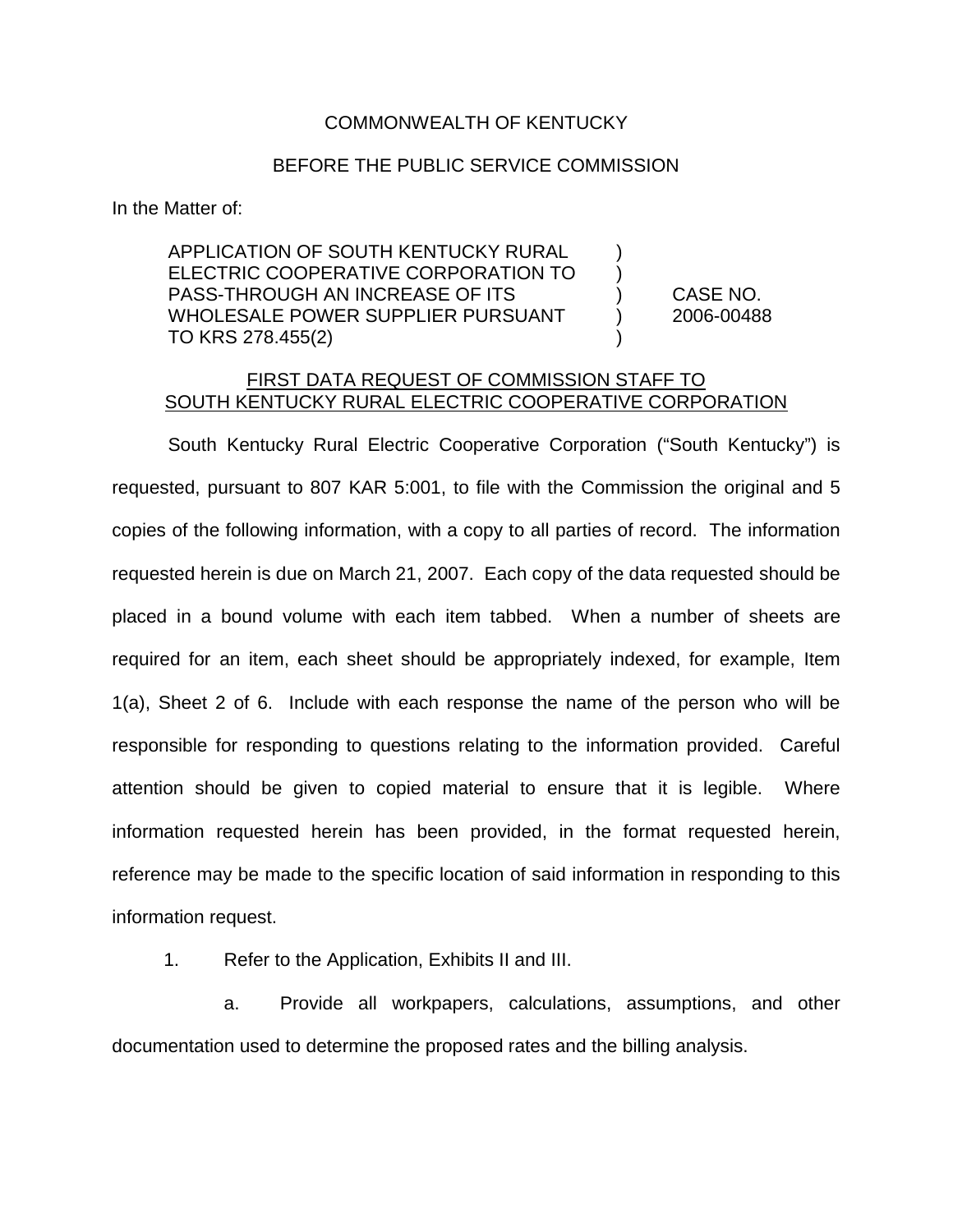b. Provide in electronic format the Excel spreadsheets used to determine the proposed rates and billing analysis, with all formulas intact.

2. KRS 278.455(2) provides that a distribution cooperative may change its rates to reflect a change in the rate of its wholesale supplier if the effects of an increase or decrease are allocated to each class and within each tariff on a proportional basis that will result in no change in the rate design currently in effect. 807 KAR 5:007, Section 2(2), provides that the distribution cooperative shall file an analysis demonstrating that the rate change does not change the rate design currently in effect and the revenue change has been allocated to each class and within each tariff on a proportional basis. In the cover letter to its Application, South Kentucky states:

In each instance, the retail rates for a particular class have been developed in a manner that is consistent with the method proposed by EKPC. The proposed rate design structure at retail does not change the rate design currently in effect and is consistent with the rate design methodology used at wholesale.

a. For each retail Rate Schedule listed in Exhibit II of the Application, identify the corresponding wholesale Rate Schedule of East Kentucky Power Cooperative, Inc.

b. Would South Kentucky agree that KRS 278.455(2) and 807 KAR 5:007, Section 2(2), require that increases or decreases in rates from the wholesale supplier must be allocated to each retail class and within each retail tariff on a proportional basis? Explain the response.

c. Would South Kentucky agree that KRS 278.455(2) and 807 KAR 5:007, Section 2(2), require that the retail rate change does not change the retail rate design currently in effect? Explain the response.